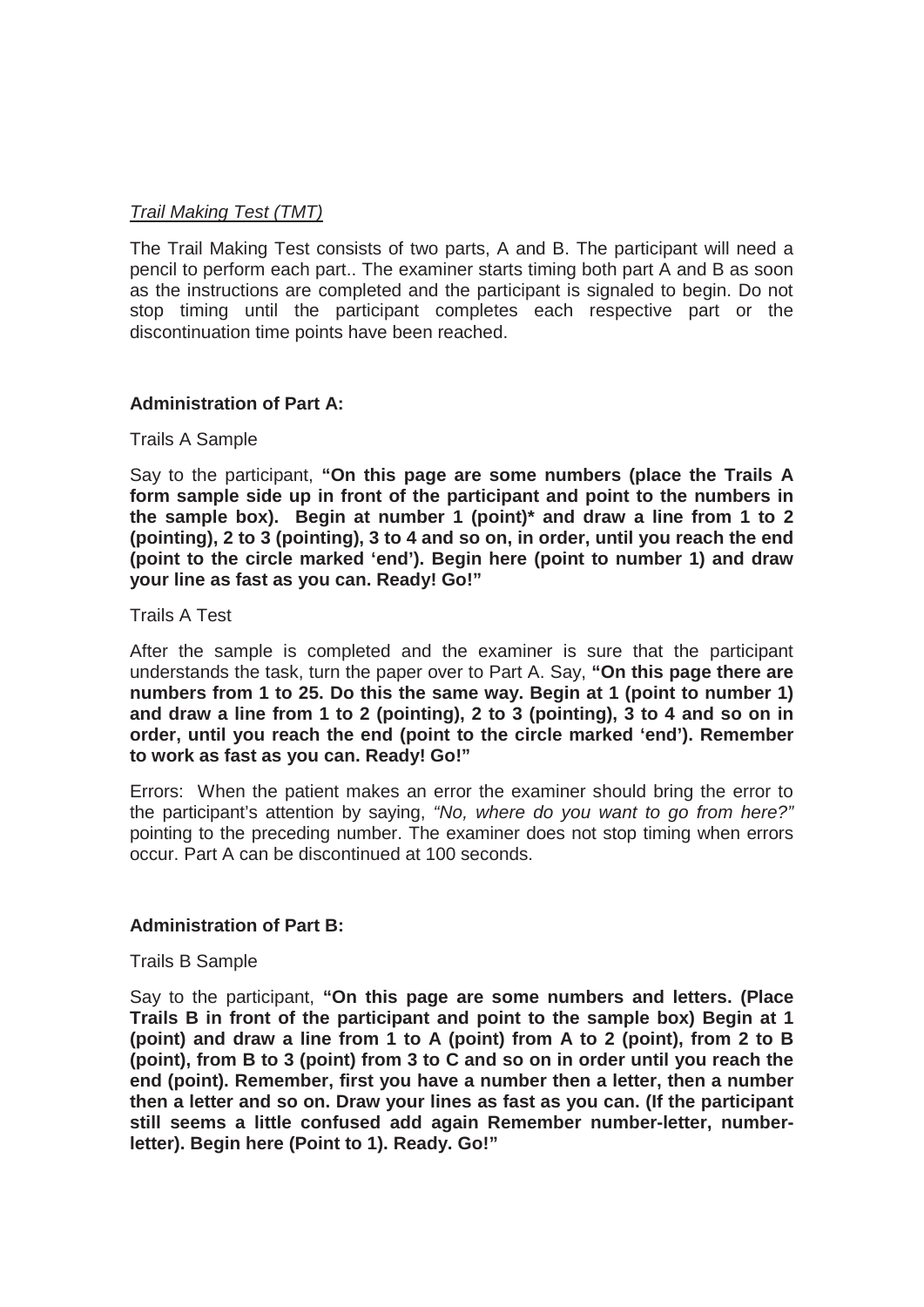#### Trails B Test

After the examiner is reasonably sure that all possible efforts have been made to help the participant understand proceed to Part B. Say, **"On the page are both numbers and letters. Connect them in the same way. Begin here (point to 1) And draw a line from 1 to A (pointing to each number and letter as you deliver instructions), A to 2, 2 to B, B to 3, 3 to C and so on in order until you reach the end (point to the circle marked end). Remember, first you have a number then a letter, then a number and then a letter, and so on. Do not skip around but go from one circle to the next in the proper order. Draw your lines as fast as you can. Begin here (point). Ready, go!"** Part B can be discontinued at 300 seconds.

When an error is made the examiner says, *"No",* bringing their attention back to the preceding circle by pointing, and asks them where they would go from there, in the same fashion as instructed in Part A.

If the patient does not respond correctly the examiner further prompts *"What do you want next, a number or a letter?"* If the participant responds correctly, then the examiner asks, *"Which number (or letter)?"* If the participant responds to this question correctly as well, then the test proceeds. If on the other hand the participant responds incorrectly the examiner says "No", and then asks the question again. After the participant successfully answers the first question the examiner continues by asking, *"Which number or letter?"* The participant must figure out which circle to go to next before they go on.

The examiner does not stop timing when an error occurs. Therefore, errors should be dealt with quickly so as to avoid adding extra time to the participant's performance.

Scoring: The time to completion in seconds should be recorded separately for Parts A and B. The maximum score for Part A is 100" with 101" indicating the test was discontinued. The maximum score for Part B is 300 seconds with 301" indicating the test was discontinued.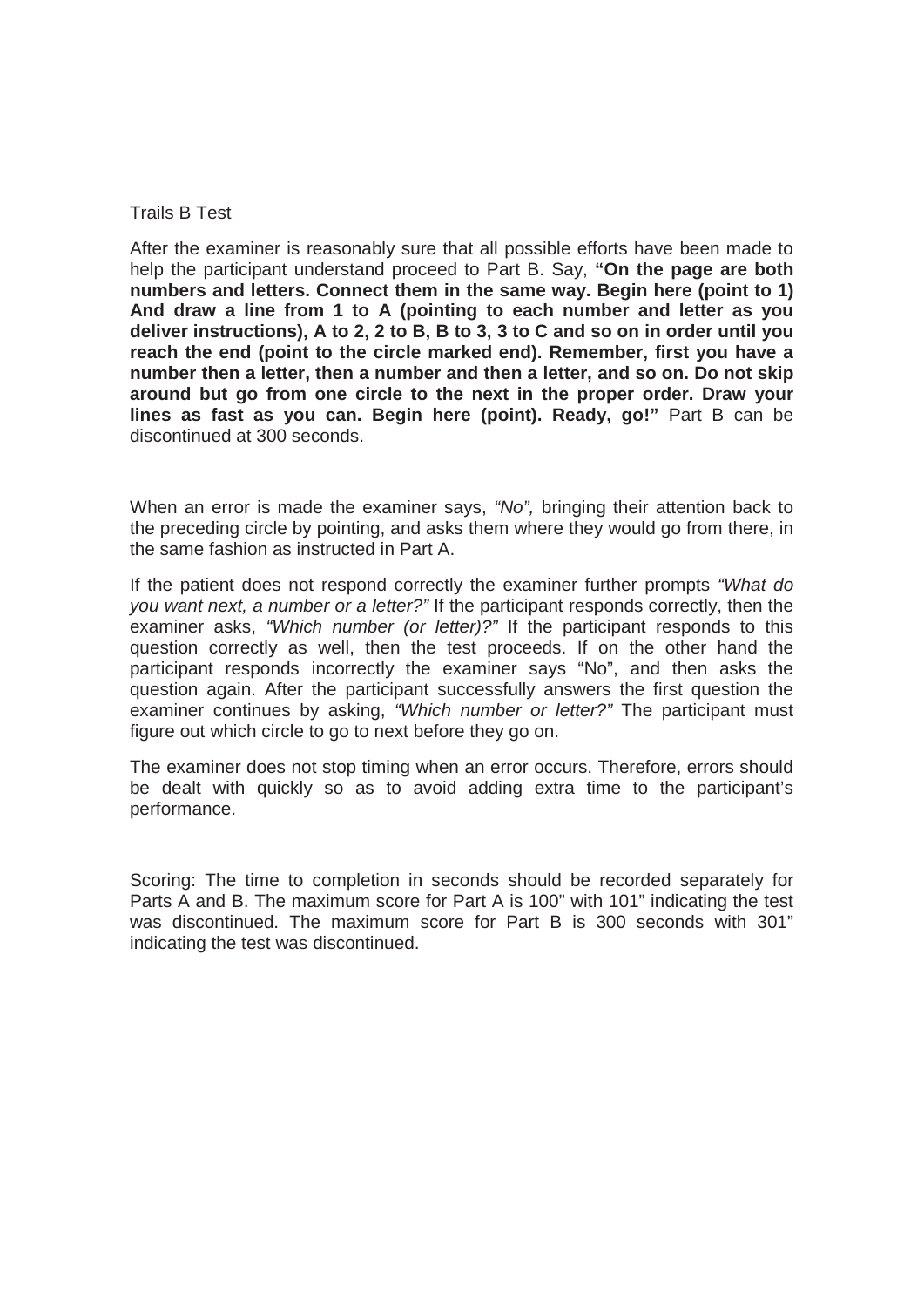| <b>Trail-Making Test A and B</b> |  |
|----------------------------------|--|
|----------------------------------|--|

Hand used (check one): Dominant Non-Dominant

Trail-Making Test Part A- Time to Completion: \_\_\_\_\_\_\_ seconds

Trail-Making Test Part B- Time to Completion: \_\_\_\_\_\_\_ seconds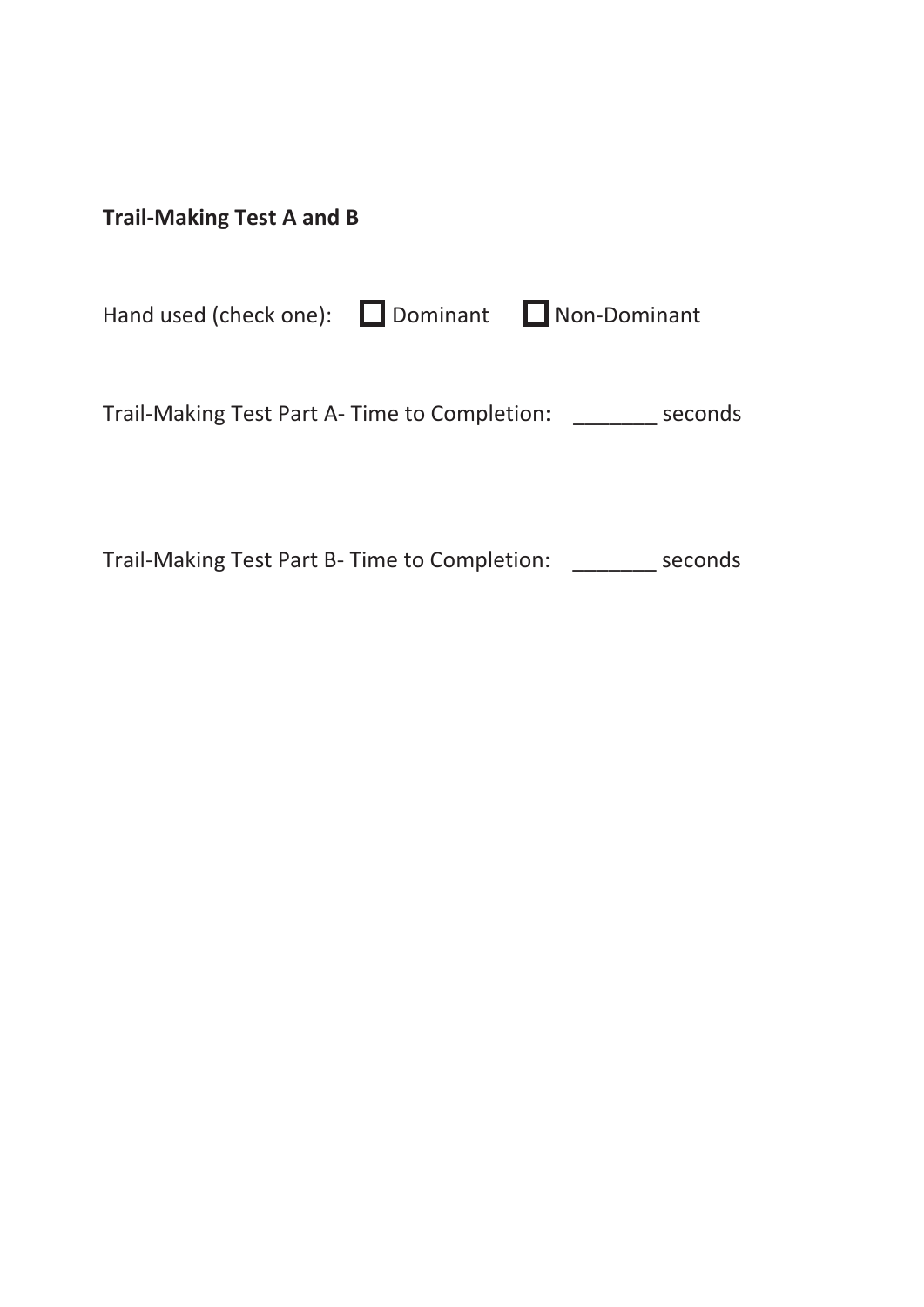## **Trail Making Test**

Part A

### **SAMPLE**

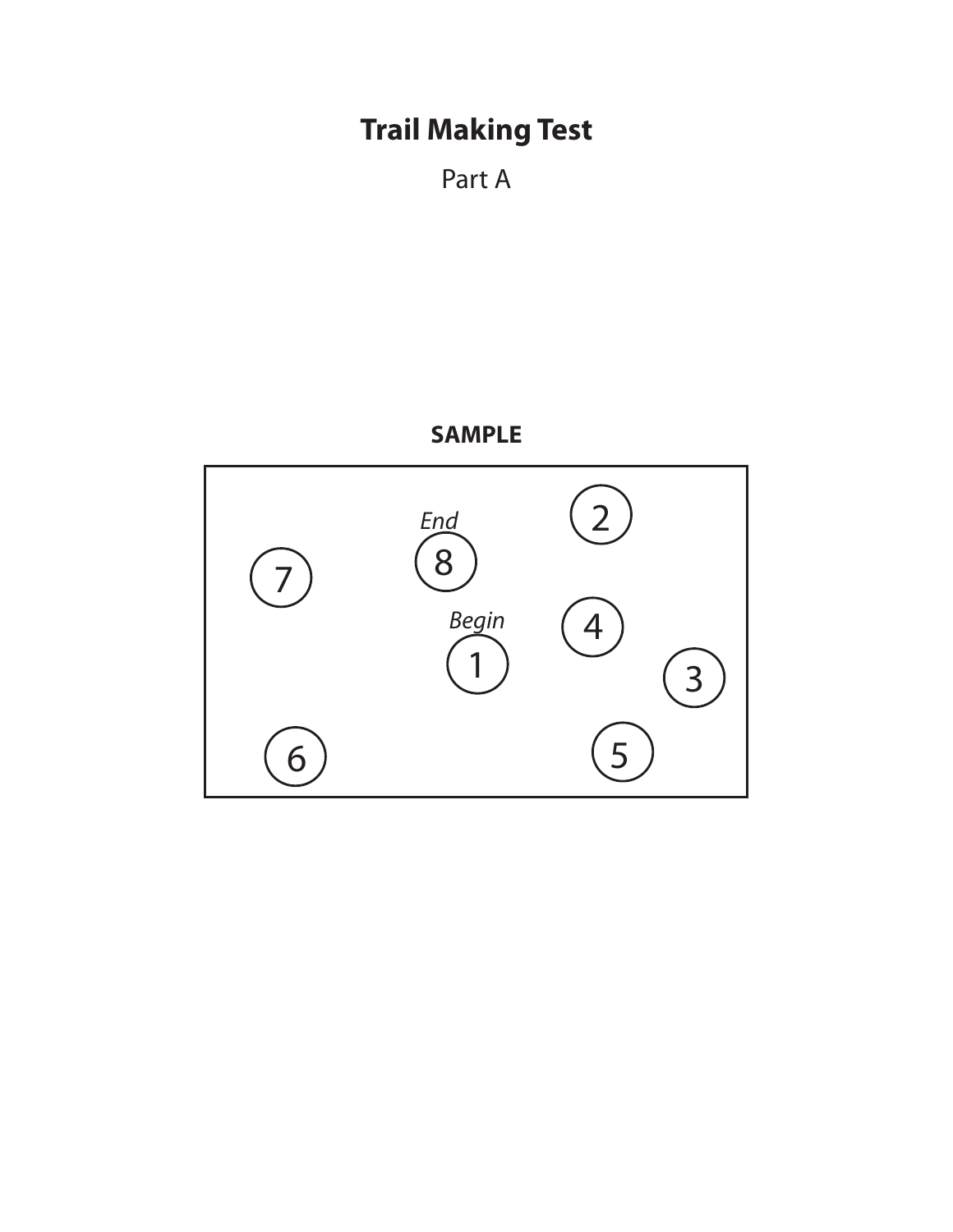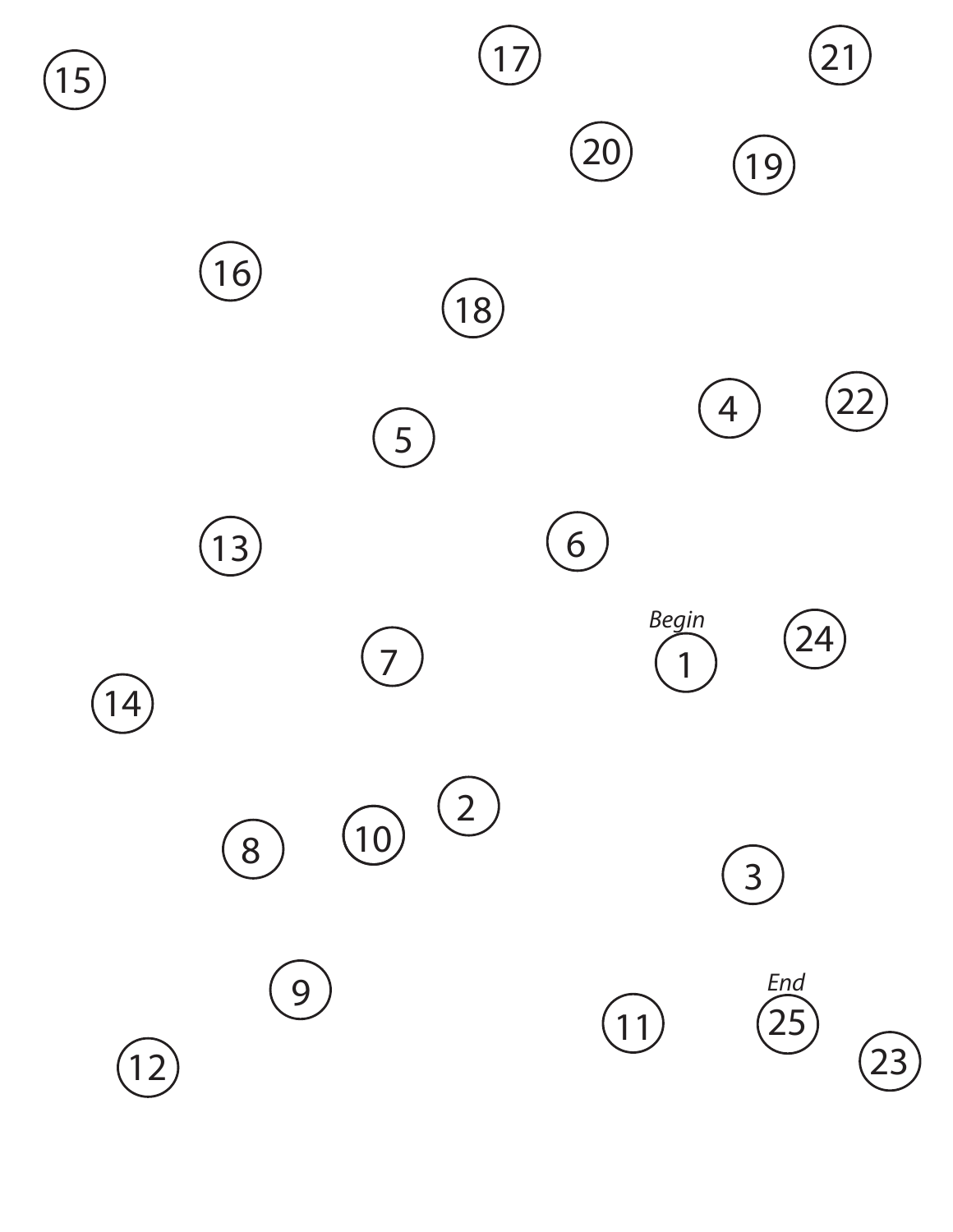# **TRAIL MAKING Trail Making Test**

```
Part B
```
### **SAMPLE SAMPLE**

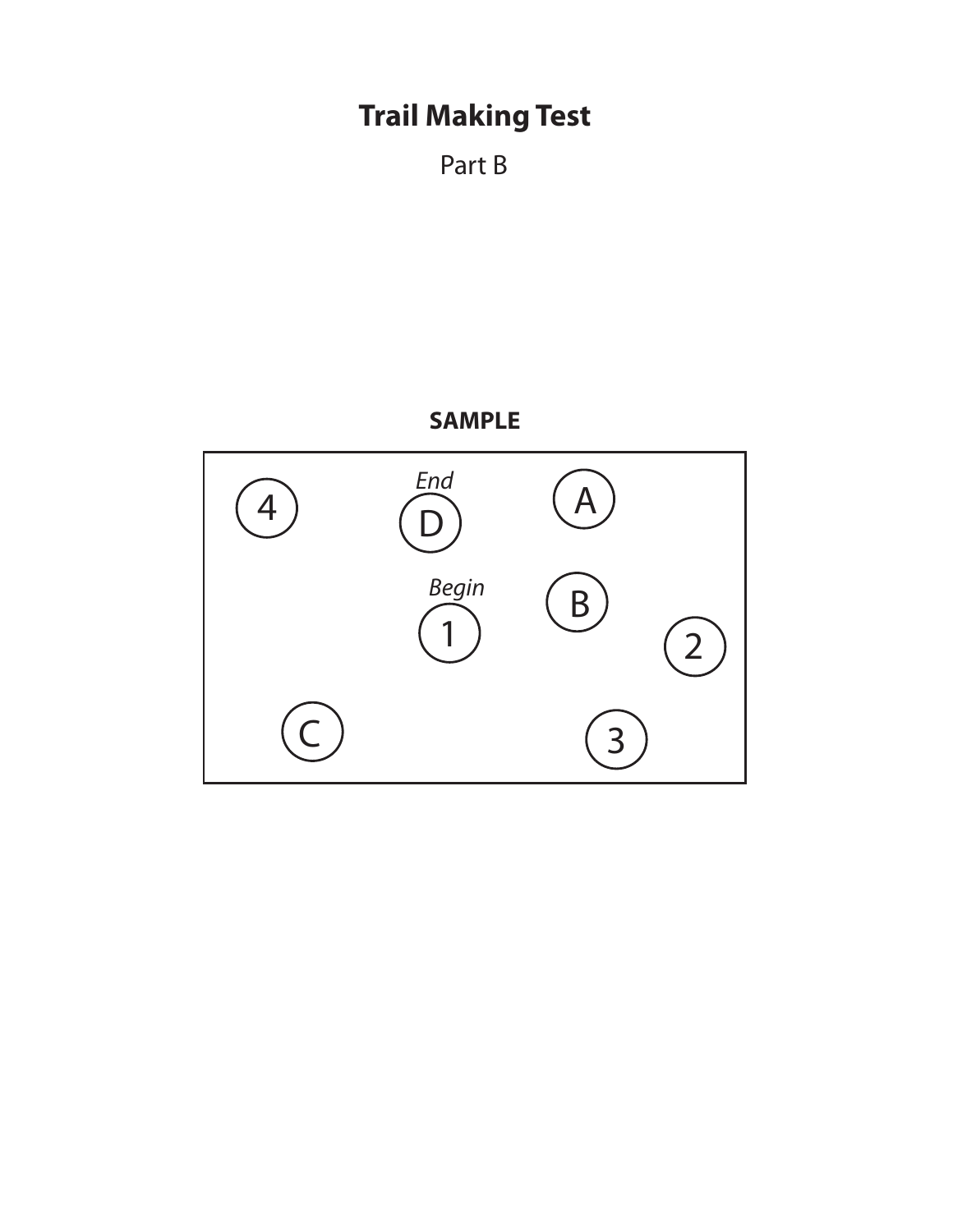